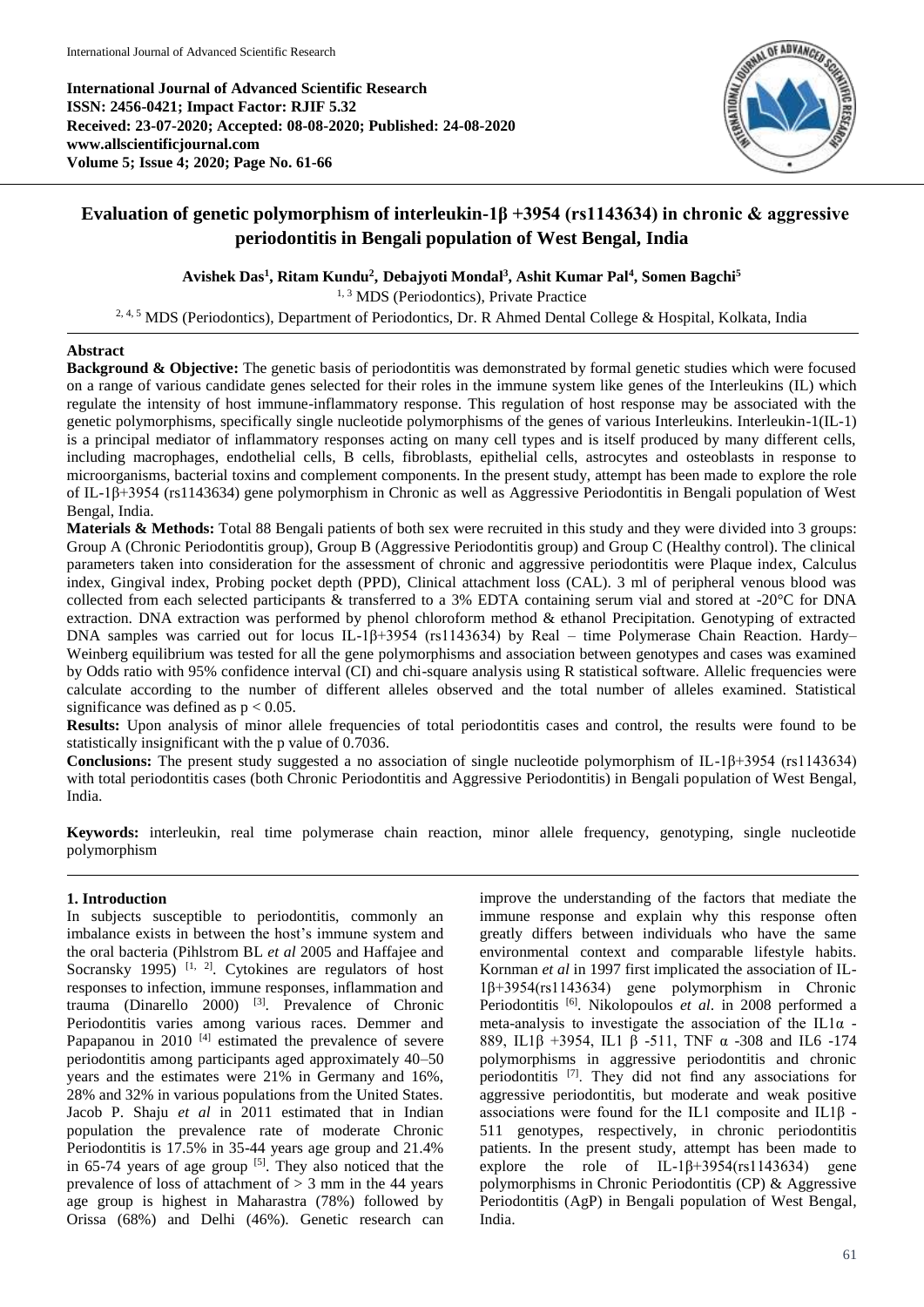### **2. Materials and Methods**

Total 88 Bengali participants of both sex were selected selected from the OPD of department of Periodontics of Dr.R.Ahmed Dental College and Hospital, Kolkata and they were divided into 3 groups. Group A comprised of 49 CP patients; Group B comprised of 8 AgP patients and Group C comprised of 31 healthy volunteers. Diagnosis of CP and AgP were made as per AAP 1999 guidelines. Smokers, pregnant females, patients with any other systemic diseases, patients on Antibiotics or NSAIDs therapy or any periodontal therapy within past 6 months, were excluded from the study. The clinical parameters taken into consideration for the assessment of CP and AgP were Plaque index (Silness & Löe, 1964)<sup>[8]</sup>, Calculus index (Calculus component of OHI-S, Green & vermillion 1964) <sup>[9]</sup>, Gingival index (Löe & sillness, 1963)<sup>[10]</sup>, Probing pocket depth (PPD),Clinical attachment loss (CAL). The study was carried out with written informed consent from all participants and was approved by the Ethics Committee of Dr R. Ahmed Dental College and Hospital (Chairman Prof. Dr. Haridas Adhikary) on 28<sup>th</sup> December 2016.

## **3. Sample collection**

3 ml of peripheral venous blood was collected from each selected participants & transferred to a 3% EDTA containing serum vial and immediately transferred to Human Genetics Unit of Indian Statistical Institute, Kolkata to store at -20°C for DNA extraction.

#### **4. DNA extraction from blood sample**

DNA extraction was performed by phenol chloroform method & ethanol precipitation. 3 ml of whole blood was placed in a 15 ml Falcon tube.12 ml Reagent A (0.01M Tris-HCL, pH 7.4, 320 mM sucrose, 5 mM  $MgCl<sub>2</sub>$ , 1% Triton X-100) was added in it for red cell lysis. The above mixture was then placed on a rotating blood mixer for 5 min at room temperature for twice. The whole mixture was centrifuged at 3000g for 5 min at room temperature for twice. The supernatant was discarded without disturbing cell pellet. Remaining moisture was removed by inverting the tube and blotting onto tissue paper. Then 1 ml reagent B (0.4m Tris-HCL, 150 mM NaCl, 0.06M EDTA, 1% sodium dodecyl sulphate, pH 8.0) was added for cell lysis. Then vortex briefly to suspend the cell pellet and added 250μL of 5M

sodium perchlorate and mixed by inverting the tube several times. Then the tube was placed in water bath for 30 mins. Then allowed to cool at room temperature and 2ml ice cold chloroform was added and mixed on a rotating mixer for 30- 60 mins. After that the tube was then centrifuged at 3000g for 5 mins. After centrifugation the upper phase of the tube was transferred into a clean Falcon tube using a sterile pipet. Then 2-3 ml ice cold ethanol was added and inverted the tube gently to allow DNA to precipitate. The DNA then spooled onto the hooked end by using a freshly prepared flamed Pasteur pipet. Then the DNA sample was transferred to a 1.5 ml Eppendrof tube and allowed to air dry. Finally, the sample was suspended in 200μl TE buffer.

### **5. Genotyping**

Genotyping of extracted DNA samples was carried out for locus IL-1β+3954(rs1143634) using 7900HT (High Throughput) Fast Real – time PCR system instrument (Applied Biosystems, USA) by using allele specific Taqman MGB (Minor Groove Binder) probe labelled with fluorescent dyes FAM & VIC, according to manufacturer's protocols.

Hardy–Weinberg equilibrium was tested for all the three gene polymorphisms and association between genotypes and cases (CP & AgP) was examined by Odds ratio with 95% confidence interval (CI) and chi-square analysis using R statistical software. Allelic frequencies were calculate according to the number of different alleles observed and the total number of alleles examined. Statistical significance was defined as  $p < 0.05$ .

# **6. Results and Analysis**

The study population of 88 participants comprised of 57 cases which include 26 males and 31 females; and among 31 controls (Group C) including 15 males and 16 females. Group A comprised of 20 males and 29 females with an average age of 41.43 years (range 24–55years) with the standard deviation of 8.06. Group B comprised of 6 males and 2 females with an average age of 29.44 years (range 18– 50 years) with the standard deviation of 11.02. Group C comprised of 16 males and 15 females with an average age of 32.48 years (range 22–45years) with the standard deviation of 6.09. The distribution of sampled population according to the clinical parameters are shown in Table 1,2.

|  |                                                                    | Plaque index   Gingival index   Calculus index   PPD (mm) $\vert$ CAL (mm)                                                                            |  |
|--|--------------------------------------------------------------------|-------------------------------------------------------------------------------------------------------------------------------------------------------|--|
|  |                                                                    | $(\text{Mean} \pm \text{SD})$ $(\text{Mean} \pm \text{SD})$ $(\text{Mean} \pm \text{SD})$ $(\text{Mean} \pm \text{SD})$ $(\text{Mean} \pm \text{SD})$ |  |
|  | Group A   $_{2.20}$ $\pm$ <b>0.41</b>   $_{2.1}$ $\pm$ <b>0.63</b> | $_{-2.49}\pm0.51\,\mid\,_{6.10}\pm0.84\,\mid\,_{3.75}\pm_{0.72}\,\mid$                                                                                |  |
|  | Group C   $_{0.65}$ + 0.49   $_{1.25}$ + 0.46                      | $\frac{1}{0.42}$ + 0.50 $\frac{1}{1.87}$ + 0.71 $\frac{1}{0.52}$ + 0.51                                                                               |  |

**Table 1:** Distribution of sampled population according to clinical parameters in Chronic Periodontitis case and control groups

|  |  |  |  |  |  | Table 2: Distribution of sampled population according to clinical parameters in Aggressive Periodontitis case and control groups |  |  |  |  |  |
|--|--|--|--|--|--|----------------------------------------------------------------------------------------------------------------------------------|--|--|--|--|--|
|--|--|--|--|--|--|----------------------------------------------------------------------------------------------------------------------------------|--|--|--|--|--|

|                | <b>Plaque index</b> | <b>Gingival index</b> | <b>Calculus index</b> | $PPD$ (mm)         | CAL (mm)                  |
|----------------|---------------------|-----------------------|-----------------------|--------------------|---------------------------|
|                | $(Mean \pm SD)$     | $(Mean \pm SD)$       | $(Mean \pm SD)$       | $(Mean \pm SD)$    | $(Mean + SD)$             |
| <b>Group B</b> | $+\xi$ + 0.53       | $175 \pm 0.63$        | $_{1.63} \pm 0.52$    | $_{6.38} \pm 1.06$ | $_{6.88} \pm 1.13$        |
| Group C        | $_{0.65} \pm 0.49$  | $125 \pm 0.46$        | $_{0.42}$ + 0.50      | $1.87 \pm 0.71$    | $\frac{1}{0.52} \pm 0.51$ |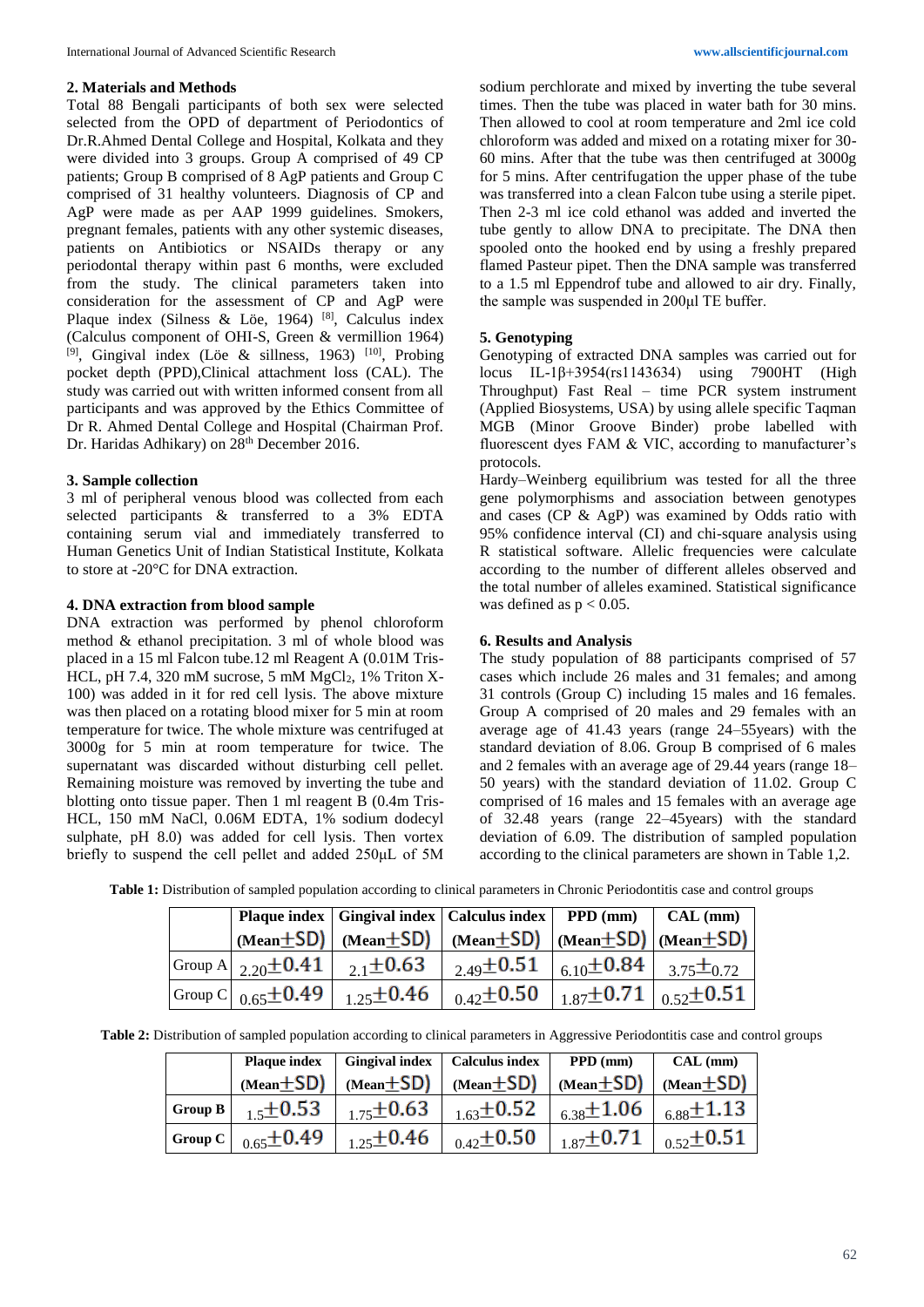# **Comparison of Allele Frequencies and Genotype Frequencies of IL1β+3954 [rs1143634] in Cases and Controls**

The analysis distributions of C and T alleles for IL-1β+3954 (rs11436934) showed more or less equal frequency of the C allele (54%) and T allele (46%) in patients with chronic periodontitis as well as in healthy control group[C allele (48%) and T allele (52%) ], which achieved a statistically insignificant result with p value of 0.6843 [ Table 3].

**Table 3:** Allele frequencies of IL-1β+3954 (rs1143634) single nucleotide polymorphism in chronic periodontitis patients versus healthy controls

| Groups                             | <b>Allele counts</b><br>(frequency $\%$ ) A G | Chi-square test<br>(p value) |
|------------------------------------|-----------------------------------------------|------------------------------|
| Chronic periodontitis<br>(Group A) | 53(54%) 45(46%)                               | $p = 0.2298$                 |
| Healthy controls<br>(Group C)      | 30(48%) 32(52%)                               |                              |

Higher frequency of CT heterozygous genotype (51%) for IL-1β+3954 (rs 1143634) has been found in Chronic Periodontitis cases (Group A) as compared to CC (31%) and TT (18%) genotypes. Also, in case of Control group (Group C) the frequency CT genotype was comparatively higher (77%) than CC (10%) and TT (13%) genotypes. The analysis of genotype frequencies of among Group A and Group C showed statistically significant difference with the p value of  $\leq 0.0001$  [ Table 4]

**Table 4:** Genotype frequencies of IL-1β+3954 (rs1143634) single nucleotide polymorphisms in chronic periodontitis patients versus healthy controls

| Groups                | <b>Genotype counts</b><br>(frequency $\%$ )<br>AA AG GG | Chi-square test (p<br>value) |  |
|-----------------------|---------------------------------------------------------|------------------------------|--|
| Chronic periodontitis | 15(31%) 25(51%)                                         |                              |  |
| (Group A)             | 9(18%)                                                  | $p < 0.0001*$                |  |
| Healthy control       | $3(10\%) 24(77\%)$                                      |                              |  |
| (Group c)             | 4(13%)                                                  |                              |  |

\*statistically insignificant p value

The analysis of distributions of C and T alleles for IL-

1β+3954 (rs 11436934) showed more or less equal frequency of the C allele(43%) and T allele(57%) in patients with Aggressive Periodontitis( Group B) as well as in Healthy Control group[ C allele (48%) and T allele (52%) ], which achieved a statistically insignificant result with p value of 0.3169 [ Table 5].

| <b>Table 5:</b> Allele frequencies of IL-1 $\beta$ +3954(rs1143634) single |
|----------------------------------------------------------------------------|
| nucleotide polymorphism in aggressive periodontitis patients               |
| versus healthy controls                                                    |

| Groups                                | Allele count<br>(frequency%) $A G$ | Chi-square<br>test $(\overline{p}$ value) |
|---------------------------------------|------------------------------------|-------------------------------------------|
| Aggressive periodontitis<br>(Group B) | 7(43%)9(57%)                       | $P=0.3169*$                               |
| Healthy control (Group C)             | 30(48%) 32(52%)                    |                                           |
| *statistically insignificant          |                                    |                                           |

Higher frequency of CT heterozygous genotype (87%) for IL-1β+3954 (rs1143634) has been found in Aggressive Periodontitis cases (Group B) as compared to TT (13%) homozygous genotypes. When compared with the genotype frequency of Healthy Control group (Group C), a statistically significant result was achieved with the p value of <0.0035 [Table 6]

| <b>Table 6:</b> Genotype frequencies of IL-1 $\beta$ +3954 (rs1143634) single |
|-------------------------------------------------------------------------------|
| nucleotide polymorphism in aggressive periodontitis patients                  |
| versus healthy controls                                                       |

| Groups                                          | <b>Genotype count</b><br>(frequency%) AA AG<br>GG | Chi-square<br>test $(\overline{p}$ value) |
|-------------------------------------------------|---------------------------------------------------|-------------------------------------------|
| Aggressive periodontitis<br>(Group B)           | $-7(87%)1(13%)$                                   |                                           |
| Healthy control (Group C) 3(10%) 24(77%) 4(13%) |                                                   | 0.0035                                    |

Upon analysis of minor allele frequencies of total periodontitis cases and control, the results were found to be statistically insignificant with the p value of 0.7036. Minor allele frequency of overall periodontitis cases and controls were 0.47368 and 0.5161 respectively; odds ratio was 1.185 and 95% confidence interval ranges from 0.49 – 2.84 [ Table 7].

| Table 7: Association of IL-1 $\beta$ +3954(rs 1143634) single nucleotide polymorphism with total periodontitis cases (chronic and aggressive |
|----------------------------------------------------------------------------------------------------------------------------------------------|
| periodontitis)                                                                                                                               |

| Gene                              | <b>Periodontitis   Healthy  </b><br>cases | <b>Minor allele</b> | <b>Minor allele</b><br>control frequency (case) frequency (control) | Odds<br>ratio | 95% Confidence<br>interval | P value    |
|-----------------------------------|-------------------------------------------|---------------------|---------------------------------------------------------------------|---------------|----------------------------|------------|
| IL-1 $\beta$ +3954<br>(rs1143634) |                                           | 0.47368             | 0.5161                                                              | .185          | $0.49 - 2.84$              | $0.7036^*$ |

\*Statistically insignificant

# **4. Discussion**

The association between the IL-1 genotype (IL-1 $\beta$  a+3954, rs1143634) and adult periodontitis was first established by Kornman *et al* (1997)<sup>[6]</sup>, and after that many studies have been undertaken to explore this association. Convincing evidence has emerged that susceptibility to periodontal disease is partially based on a genetic predisposition to the disease. However, results of individual studies have been inconclusive. Regional and racial differences are likely to be the reasons for disparity in the results. However, the present study has certain limitations. The sample size was small and Bengali subjects were selected based on their names rather

than through geneolgical study. Further well-designed study with larger sample size is necessary. Gore *et al* 1998<sup>[11]</sup> showed significant association towards increased IL-lβ production by peripheral blood PMN cells in case of advanced periodontitis in American Caucasians who possessed the lL-1 $\beta$ +3954(rs1143634) allele 2. The increased frequency of the IL-1β+3954 1/2(CT) and 2/2(TT) genotypes (allele 1=C; allele 2=T) in patients with advanced periodontitis compared to those of the early and moderate stages of periodontitis suggests that allele 2, previously correlated with increased IL-lβ production, may predispose an individual to increased severity of periodontal disease.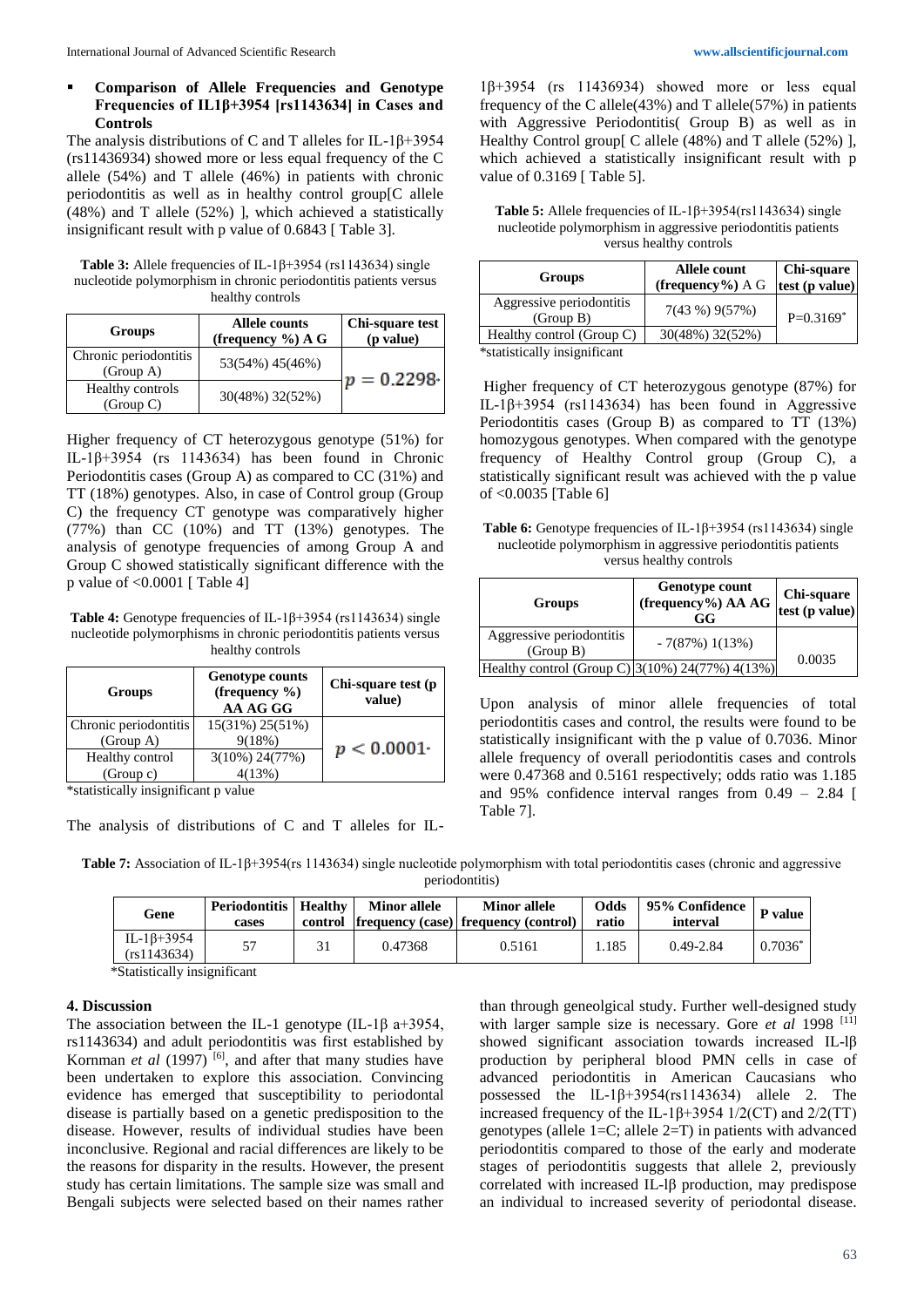Analysis of genotype frequency revealed higher frequency of CT (58%) genotype followed by CC (33%) and TT (9%). Similarly, in the present study has shown higher frequency of CT (51%) followed by CC (31%) and TT (18%) genotypes in Chronic Periodontitis group (Group A). However further analysis by using minor allele frequency showed statistically insignificant result with the p value of 0.7036. Lang *et al* 2000 [12] in a prospective longitudinal study on 323 swiss subjects attending the SPT (supportive periodontal therapy) programme at the prophylaxis clinic of the Department of Periodontology and Fixed Prosthodontics of the University of Berne, showed the composite genotype consisting of the less common allelic variants previously associated with severe periodontitis was detected in 35.3% of the Caucasian subjects, the vast majority of central European ancestry. The results indicated that genotype positive patients had a significantly elevated chance of presenting an increase in the BOP% over a 4-appointment recall period (p~0.03) after correcting for oral hygiene. In fact, patients who were genotype-negative had a 50% smaller chance of showing increases in BOP% during SPT. Socransky *et al* 2000<sup>[13]</sup> studied 108 subjects to compare microbiological parameters in IL-1 genotype negative and positive adult subjects with a range of periodontitis severities in an American population of Boston, USA. The data of this investigation indicated that subjects who exhibit a positive IL-1 genotype are more likely to be colonized by high levels of Red and Orange complex periodontal pathogens (*B. forsythus, Porphyromonas gingivalis, T. denticola*, the *F. nucleatum* subspecies, *F. periodonticum*,*Campylobacter rectus*, *C. showae*, *Eubacterium nodatum*, *S. constellatus*, *S. gordonii*, and *S.intermedius*).The increased levels of these organisms appear to occur primarily at depths of >6 mm pockets. It is

speculated that over-expression of IL-1 $\alpha$  and IL-1 $\beta$  in response to organisms in subgingival plaque may increase gingival inflammation, gingival crevicular fluid flow and subgingival species. These increases might place the genotype positive subject at greater risk for periodontal disease progression.

The results of most of the European and American studies in different Caucasian populations indicate the positive association between IL-1β+3954(rs1143634) and Chronic Periodontitis, but studies in other ethnic groups showed contradictory findings. GC Armitage et al in 2000 [14] showed only 7 out of 300 Chinese subjects (2.2%) carried IL-1 composite genotype consisting of allele 2 of both IL- $1α+4845$  and IL-1β+3954.

Some of the contradictory European studies showed lack of association between the IL-1 polymorphisms and generalised early onset periodontitis. Walker SJ *et al* 2000 <sup>[15]</sup> studied prevalence of IL-1α and IL-1β genotype polymorphism in an African-American population with Localised Juvenile Periodontitis(LJP) and they demonstrated the prevalence of the composite genotype with at least one allele 2 at each of the IL- $1\alpha + 4845$  and IL-1β+3954 loci was 14%(control group) and 8%(LJP group).Analysis of genotype frequency revealed higher frequency of CC (84%) genotype followed by CT (16%) and no TT genotype.

Where as in the present study data revealed higher frequency of CT genotype (87%) followed by TT genotype (13%) and no CC genotype in Aggressive Periodontitis patients (Group B). Similarly, in the control group (Group C) frequency of CT genotype was higher (77%) as compared to CC (10%) and TT (13%) genotypes. This difference is considered as statistically significant with the p value of 0.0035. However, further analysis with the minor allele frequency revealed statistically insignificant result with the p value of 0.3169. The frequency of minor allele (T) were found to be more or less similar in both groups (Aggressive Periodontitis group or Group B= 57%; control group or Group C=52%). Hodge PJ *et al* 2001 [16] examined IL-1α and IL-1β genetic polymorphisms in unrelated European white Caucasian patients with generalised earlyonset periodontitis. There were no significant differences between experimental patients and controls for any of the genotype or allele frequencies investigated  $(p=1.0)$ .

Similarly, Papapanou *et al* in 2001<sup>[17]</sup> demonstrated no skewed distribution of the composite genotype between periodontitis cases and healthy controls (45.2% and 41.7% respectively).

Similarly, Anusaksathein *et al* 2003<sup>[18]</sup> performed one study to determine the distribution of IL-1β+3954 and IL-1α-899 in a group of Thai subjects based on their periodontal status, including Chronic Periodontitis, Aggressive Periodontitis and healthy subjects. The CC genotype frequencies of aggressive periodontitis, chronic periodontitis and healthy controls were 92.3%,100% and 97.7 % respectively.

The first ever Indian study by Agarwal *et al* in 2006 [19] in a population of Maharastrian ethnicity demonstrated the distribution of IL-1β(rs1143634) allele 2 was comparatively higher in moderate and severe periodontitis group, and the distribution for the IL-1β(rs1143634) allele 1 was higher in control group. In comparison to this study, the present study showed statistically insignificant difference in the allele frequency in the study population. Nikolopoulos *et al*. in 2008 [7] explained in a meta-analysis that simultaneous carriage of the T allele at IL-1α -889 and at IL-1β +3953/4 loci seems to confer an additional risk compared with the separate effect of each SNP (single nucleotide polymorphism). Based on a smaller number of studies compared with the latter SNPs, the analysis provided an indication of a weak positive effect of the IL-1 $\beta$  -511C variant on chronic periodontitis. Study of Chilean population performed by Lo'pez et al 2009<sup>[20]</sup> showed IL-1β +3954 TT genotype (Odd ratio =3.54; 95% Confidence interval =1.15 to 10.85), and IL-1β -511 CC genotype (Odd ratio = 2.10; 95% Confidence interval = 1.25 to 3.58) were significantly associated with periodontitis. On the contrary in the present study IL-1β+3954 CT genotype and IL-1β -511AG genotype were more frequent in both Chronic Periodontitis and control group.

Shete *et al* 2010<sup>[21]</sup> demonstrated that in the Malayalamspeaking Dravidian population, allele C of IL-1β +3954(rs1143436) appeared to be an important risk factor for chronic periodontitis. IL-1β+3954 CC genotype was found to be more frequent in both chronic periodontitis and control group. Where as in case of IL-1 $\beta$ -511(rs16944), allele and genotype distributions showed no significant differences between periodontitis cases and control group. In the present study allele A of IL-1β-511(rs16944) and AG genotype was frequently found in both cases and control group. Allelic and genotypic distribution of IL-1β+3954 (rs1143436) showed no significant difference between periodontitis cases and control group.

Prakash *et al* in 2010<sup>[22]</sup> showed that frequencies of IL-1β+3954(rs1143436) CT and TT genotypes may be related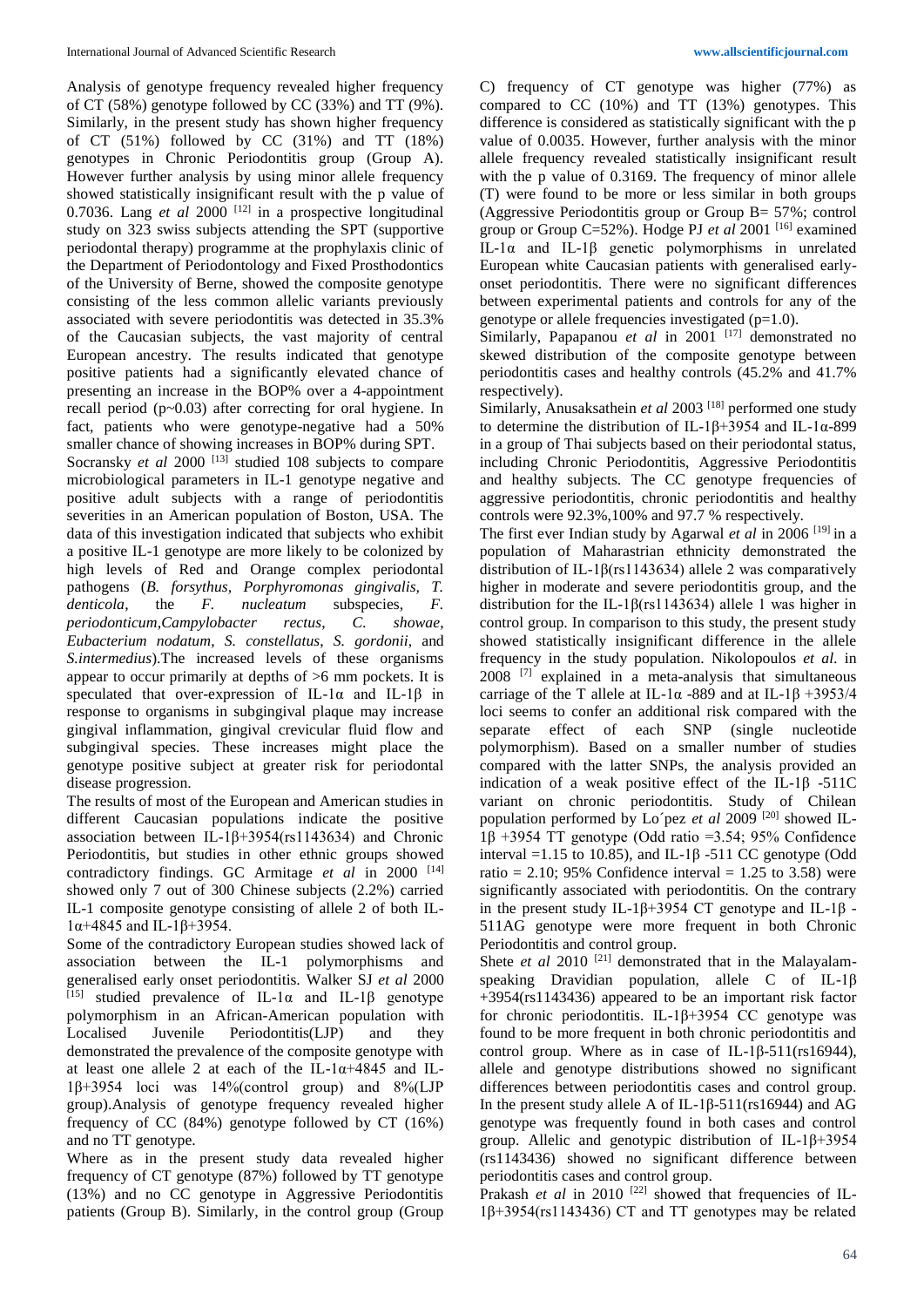to chronic periodontitis in Tamil speaking population from the State of Tamil Nadu in the Southern region of India. The chronic periodontitis group displayed a higher percentage of the T allele (28%) when compared to control (8.7%) groups. In contrast to this study, the present study showed no significant difference in T allele frequency between chronic periodontitis group and control group. Furthermore, CC and CT genotypes were more frequent as compared to TT genotype in chronic periodontitis cases.

The frequency of the C allele and TC genotype of IL-1β+3954, - 511 were found to be higher in chronic and aggressive periodontitis in Jordanian population according to Karasneh *et al* 2011 [23] .

SS Masamatti *et al* 2012 [24] also showed the significantly higher prevalence of the TT genotype of the IL-1 $\beta$  (+3954) in the chronic periodontitis group (24%) than in both aggressive and control groups, 3.3% and 7.4%, respectively in individuals from the state of Karnataka in south Indian population. The homozygous genotype (CC) of IL-1 $\beta$  +3954 was the most frequent genotype in control subjects than in cases, whereas the heterozygous (CT) genotype dominated in cases than in controls.

Present study showed higher prevalence of the CT genotype of the IL-1 $\beta$  (+3954) in the Aggressive Periodontitis group (87%) than in both Chronic Periodontitis group (51%) and control group (77%) in Bengali population from Eastern India. Heterozygous (CT) genotype is more prevalent in all three study groups. There was no significant difference in the distribution of interleukin-1β+3954 (rs1143634) allele 2 homozygous genotype (TT) between overall periodontitis cases and healthy controls (18% vs 13%).

Contradictory results were also obtained by studies conducted by Gayathri *et al* 2011<sup>[25]</sup> where they have found that CC genotype was the more frequently found genotype in periodontitis cases than in controls in a sample of Indian population of Karnataka state.

#### **5. Conclusions**

The present study revealed a no association of single nucleotide polymorphism of IL-1β+3954 (rs1143634) with total periodontitis cases (both CP and AgP) in our patient cohort. There was no significant difference in the distribution of interleukin-1β+3954 (rs1143634) allele 2 homozygous genotype (TT) between periodontitis cases and healthy controls (18% and 12% respectively). Further longitudinal study is essential to validate the biologic basis for genetic susceptibility testing, to establish the polymorphism of IL-1β+3954(rs1143634) as genetic marker for susceptibility to periodontitis. However, the ideal method of elucidating any association of genetic polymorphism with periodontitis would be to start before onset of the disease and following it up through the natural history. To accomplish this, the genotypes required has to be established first and then follow it up as the subject is exposed to various predisposing and risk factors.

#### **6. Acknowledgements**

We extend our heartfelt gratitude and acknowledgment to Dr. Raghunath Chatterjee (Associate Prof.), Ms. Aditi Chandra (CISR-JRF), Mr. Shantanab Das (CISR-JRF), Human Genetics Unit, Biological Science Division, Indian Statistical Institution, Kolkata.

#### **7. References**

- 1. Pihlstrom BL, Michalowicz BS, Johnson NW. Periodontal diseases. Lancet, 2005; 366:1809-1820.
- 2. Haffajee AD, Socransky SS. Microbial etiological agents of destructive periodontal diseases. Periodontol 2000, 1995; 5:78-11.
- 3. Dinarello CA. Proinflammatory cytokines. Chest. 2000; 118(2):503-508.
- 4. Ryan Demmer, Panos N. Papapanou. Epidemiologic pattern of chronic and aggressive periodontitis. Periodontol 2000, 2010; 53:28-44.
- 5. Jacob P Shaju, Zade RM, Manas Das. Prevalence of periodontitis in the Indian population: A literature review. J Indian Soc Periodontol. 2011; 15(1):29-34.
- 6. Kornman KS, Crane A, Wang HY, di Giovine FS, Newman MG, Pirk FW, *et al*. The interleukin-1 genotype as a severity factor in adult periodontal disease. J ClinPeriodontol. 1997; 24(1):72-7.
- 7. Nikolopoulos GK, Dimou NL, Hamodrakas SJ, Bagos PG. Cytokine gene polymorphisms in periodontal disease: a metaanalysis of 53 studies including 4178 cases and 4590 controls. J Clin Periodontol. 2008; 35(9):754-67. August; doi: 10.1111/j.1600-051X. 2008.01298.x.
- 8. Silness J, Löe H. Periodontal disease in pregnancy. II. Correlation between oral hygiene and periodontalcondition. Actaodont. Scand, 1964; 22:112-135.
- 9. Greene JC, Vermillion JR. The Simplified Oral Hygiene Index.J Am Dent Assoc. 1964 Jan;68:7-13
- 10. Löe, H. and Silness, J.: Periodontal disease in pregnancy.I. Prevalence and severity. Actaodont. scand., 21:533-551, 1963.
- 11. Gore EA, Sanders JJ, Pandey JP, Palesch Y, Galbraith GM. Interleukin-1beta+3953 allele 2: association with disease status in adult periodontitis. J ClinPeriodontol, 1998; 25:781-785.
- 12. Lang NP, Tonetti MS, Suter J, Sorrell J, Duff GW, Kornman KS, *et al*. Effect of interleukin - 1 gene polymorphisms on gingival inflammation assessed by bleeding on probing in a periodontal maintenance population. J Periodontol Res, 2000; 35:102-7.
- 13. Socransky SS, Haffajee AD, Smith C, Duff GW. Microbiological parameters associated with IL-1 gene polymorphisms in periodontitis patients. J Clin Periodontol 2000; 27: 810–818. C Munksgaard, 2000.
- 14. Armitage GC, Wu Y, Wang HY, Sorrell J, di Giovine FS, Duff GW, *et al.* Low prevalence of a periodontitis associated interleukin-1 composite genotype in individuals of Chinese heritage. J Periodontol, 2000; 71:164-71.
- 15. Walker SJ, Van Dyke TE, Rich S, Kornman KS, di Giovine FS, Hart TC, *et al*. Genetic polymorphisms of the IL-1a and IL-1b genes in African-American LJP patients and an African-American control population. J Periodontol, 2000; 71:723-728.
- 16. Hodge PJ, Riggio MP, Kinane DF. Failure to detect an association with IL1 genotypes in European Caucasians with generalised early onset periodontitis. J ClinPeriodontol, 2001; 28:430-436.
- 17. Papapanou PN, Neiderud AM, Sandros J, Dahlen G. Interleukin-1gene polymorphism and periodontal status. A case-control study. J ClinPeriodontol, 2001; 28:389- 96